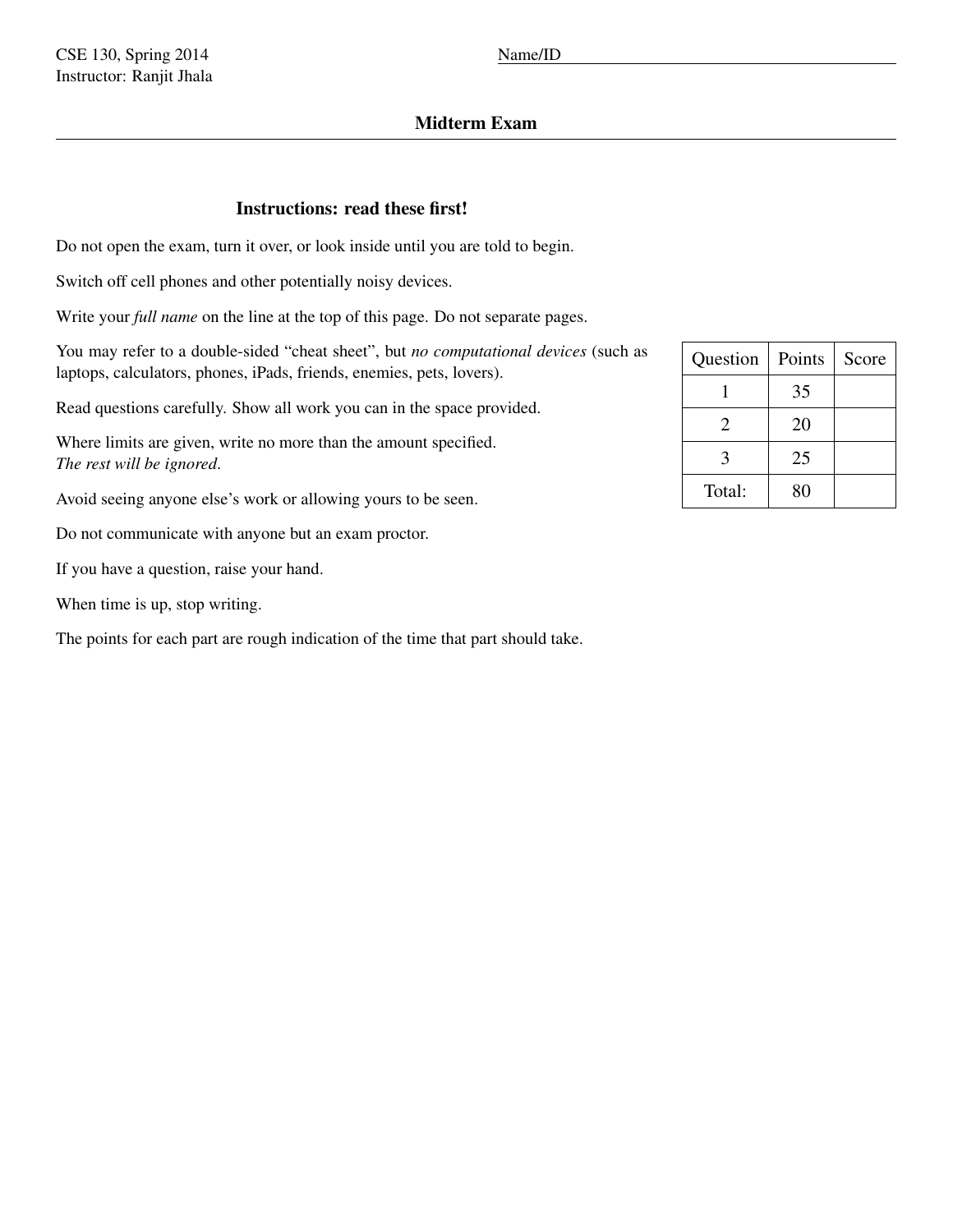- 
- 1. [35 points] For each of the following OCaml programs, write down the type or value of the given variable, or circle "Error" if you think there is a type or runtime error.

```
(a) [5 points]
     let ans =
       let x = 10 in
        let f y z = x + y + z in
        let x = 100 in
        \begin{array}{rcl} \text{let } h & = f 5 & \text{in} \end{array}h x
```
Error Value ans =

(b) [6 points]

let rec chain fs = match fs with |  $|$  |  $\rightarrow$  fun x  $\rightarrow$  x | f::fs'  $\rightarrow$  fun x  $\rightarrow$  f (chain fs' x)

Error Type chain : Type chain : Type chain : Type chain : Type chain : Type chain : Type chain : Type chain : Type chain : Type chain : Type chain : Type chain : Type chain : Type chain : Type chain : Type chain : Type cha

(c) [5 points] let ans = chain [ (fun  $x \rightarrow x * x$ ) ; (fun  $x \to 16 \star x$ ) ; (fun  $x \to x + 1$ ) ] 1

Error Value ans =

(d) [3 points] type 'a tree = Leaf | Node of 'a  $\star$  'a tree  $\star$  'a tree let ans $0 =$  Node  $(2,$  Node  $(1,$  Leaf, Leaf) , Node (3, Leaf, Leaf))

Error Type ans 0 :

(e) [5 points] let rec flerb xs = match xs with  $| |$   $|$   $\rightarrow$  Leaf  $| x::xs' \rightarrow Node (x, leaf, flerb xs')$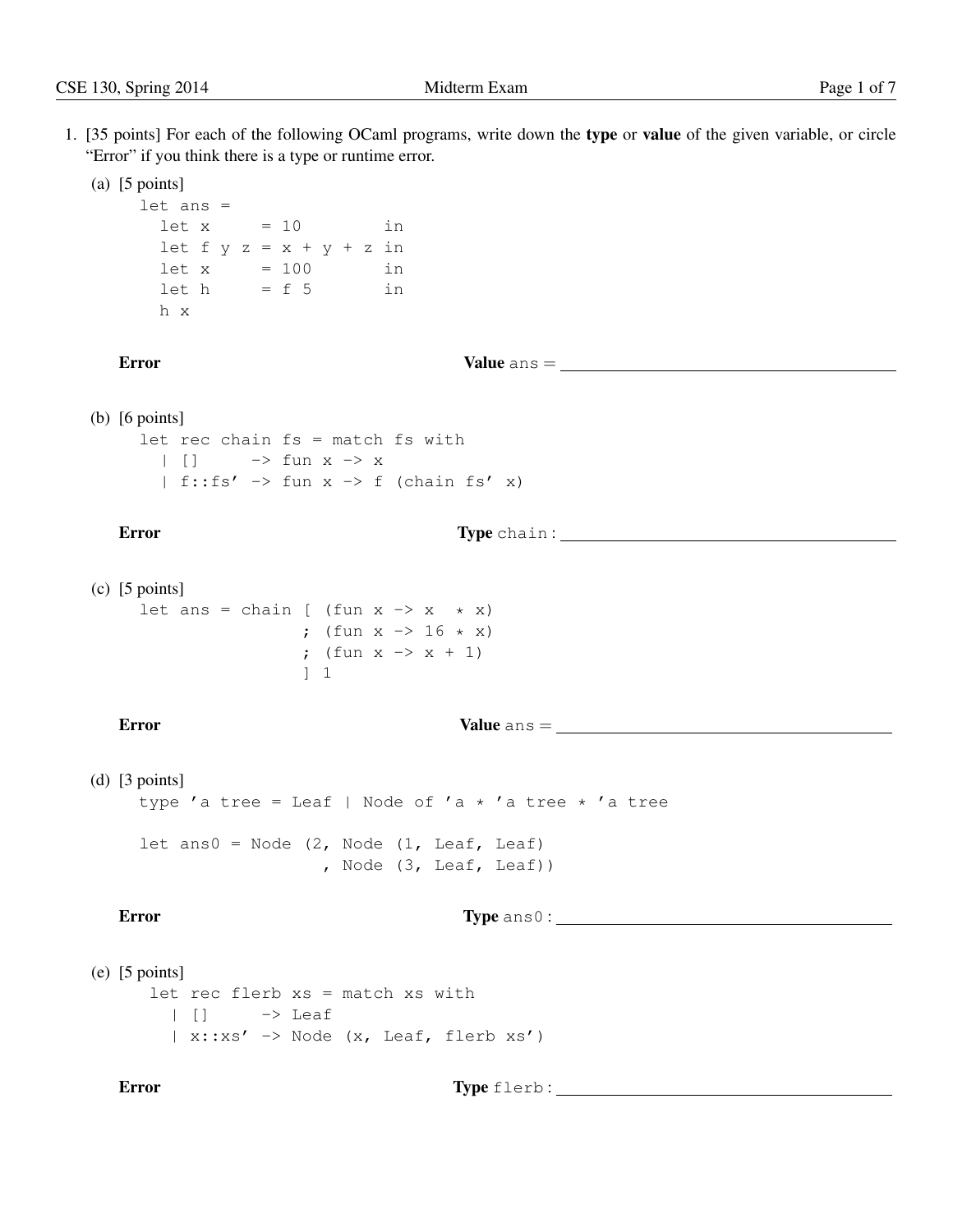```
(f) [3 points]
   let ans = flerb [0;1;2]Error Value ans =
(g) [5 points]
   let rec glub f t = match t with
    | Leaf -> Leaf
    | Node (x, l, r) -> Node (f x, glub f l, glub f r)
 Error Type glub :
(h) [3 points]
   let ans = glub (fun x \rightarrow 2 \times x) ans0
 Error Value ans =
```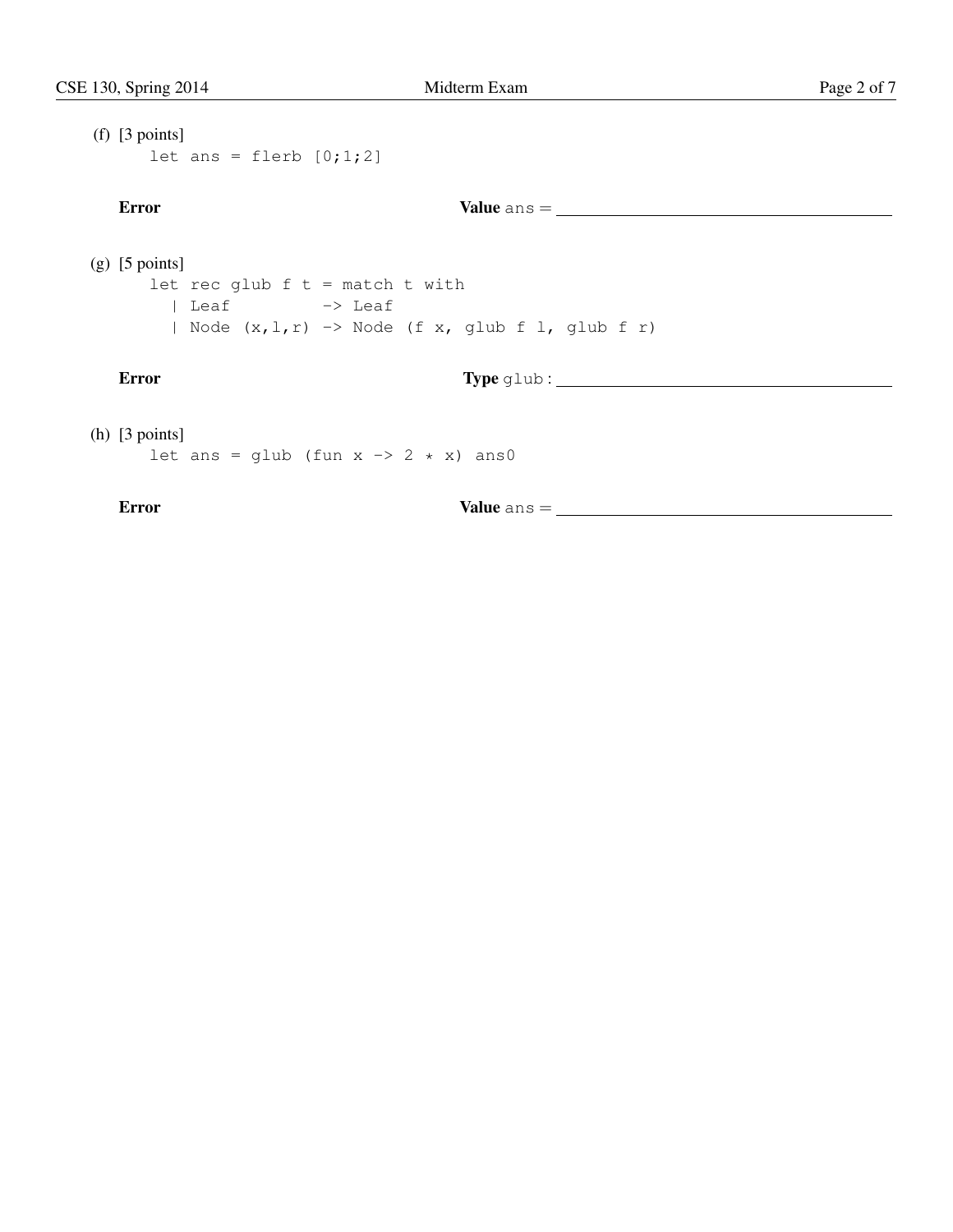2. [20 points] Consider the two functions sum and fac shown below:

```
let rec sum n = match n with
  | 0 \rightarrow 0| n \rightarrow n + \text{sum} (n-1)let rec fac n = match n with
  | 0 \rightarrow 1| n \rightarrow n * fac (n-1)
```
(a) [5 points] Write a tail recursive version of sum by filling in the blanks below:

```
let sumTR n =
let rec helper acc n =
 | ->
 | ->
in
 in helper
```
(b) [5 points] Write a tail recursive version of fac by filling in the blanks below:

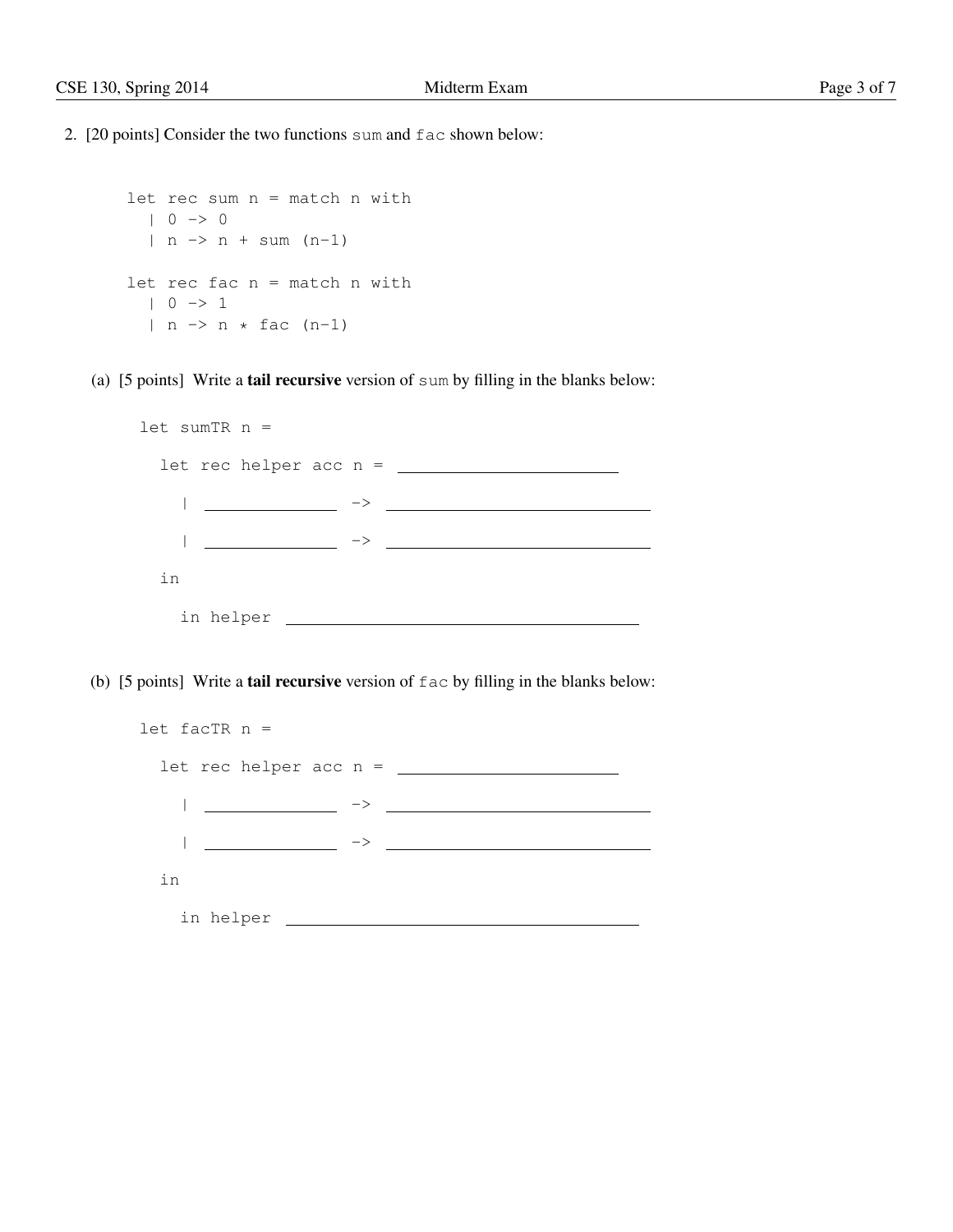(c) [6 points] *Spot that pattern!* Now write a higher-order function

val foldn : ('a -> int -> 'a) -> 'a -> int -> 'a

that generalizes the tail-recursion in sumTR and facTR, by filling in the blanks below:

| let foldn f $b$ n =           |               |
|-------------------------------|---------------|
| $let$ rec helper acc n = $\_$ |               |
|                               | $\rightarrow$ |
|                               |               |
| in                            |               |
| in helper                     |               |

(d) [4 points] Your solution for foldn should be such that you can now implement sum and fac *without recursion* simply by passing in appropriate parameters to foldn. What are those parameters?

| let sum = foldn   |  |  |
|-------------------|--|--|
|                   |  |  |
| $let fac = foldn$ |  |  |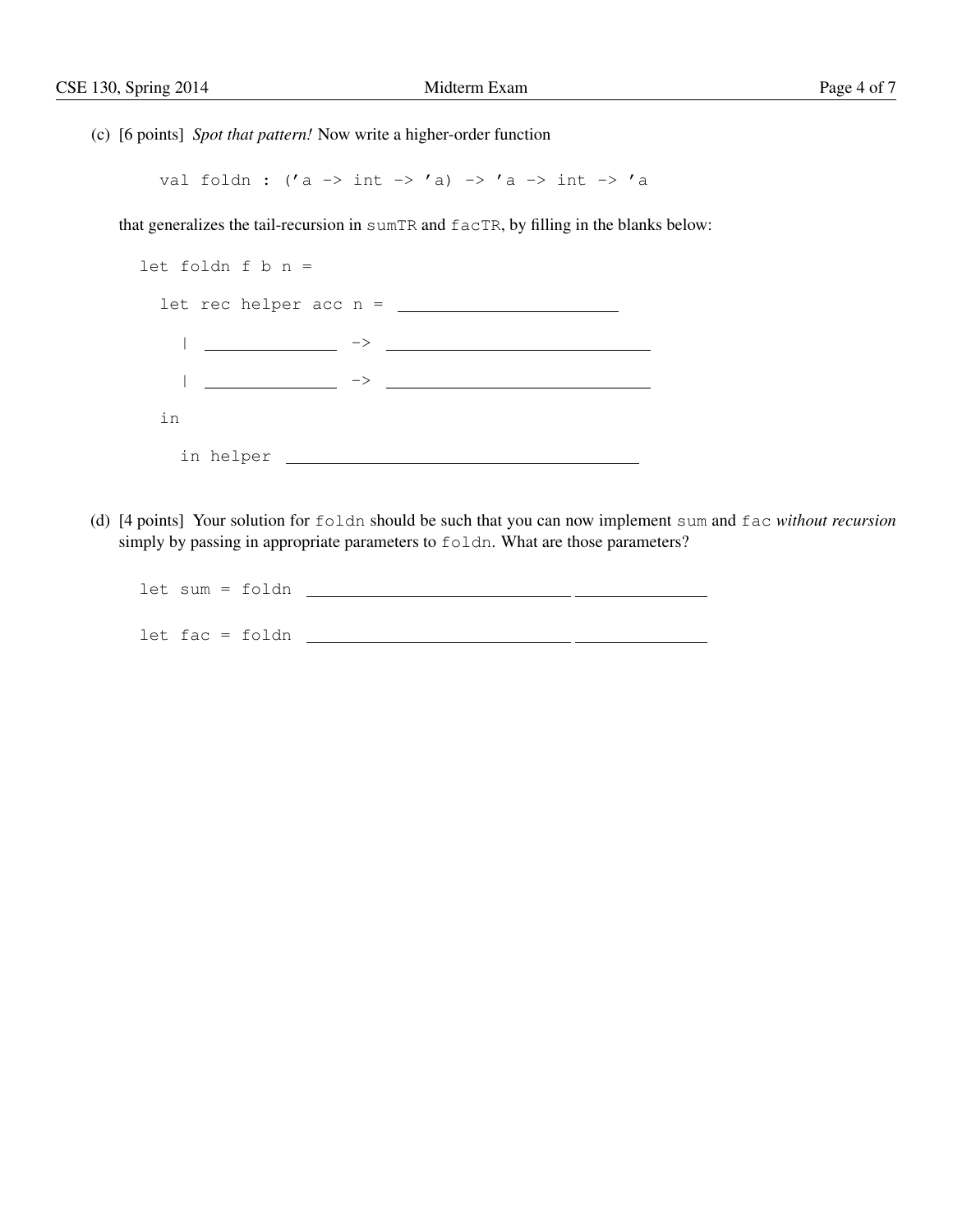### 3. [25 points]

In NanoML, we used exceptions at various places, for example, when looking up a variable that did not exist in the environment. A better approach is to use the 'a option type, defined thus:

```
type 'a option = None | Some of 'a
```
(a) [4 points] Now, instead of throwing an exception (who knows *where* or *how* or even *if* it will get caught!) if a function can possibly fail, we can have it return an option value. For example:

```
let safeDiv num den = match den with
  | 0 -> None
  | -> Some (num / den)
```
Since division is undefined (and throws a nasty failure), we instead write a safeDiv that gracefully returns a None if the result is undefined, and Just i when the denominator is non-zero and hence the division is safe. What is the type of safeDiv?

**Error** Type safeDiv :

(b)  $[5 \text{ points}]$  Fill in the blanks to write a version of  $l$ ookup that returns an option, that is:

val lookup: 'a  $\rightarrow$  ('a  $*$  'b) list  $\rightarrow$  'b option

When you are done, you should get the following behavior:

```
# lookup "a" [("a", 1); ("b", 2), ("a", 10)];;
- : int option = Some 1
# lookup "z" [("a", 1); ("b", 2), ("a", 10)];;
- : int option = None
 let rec lookup k kvs =
    || ->
```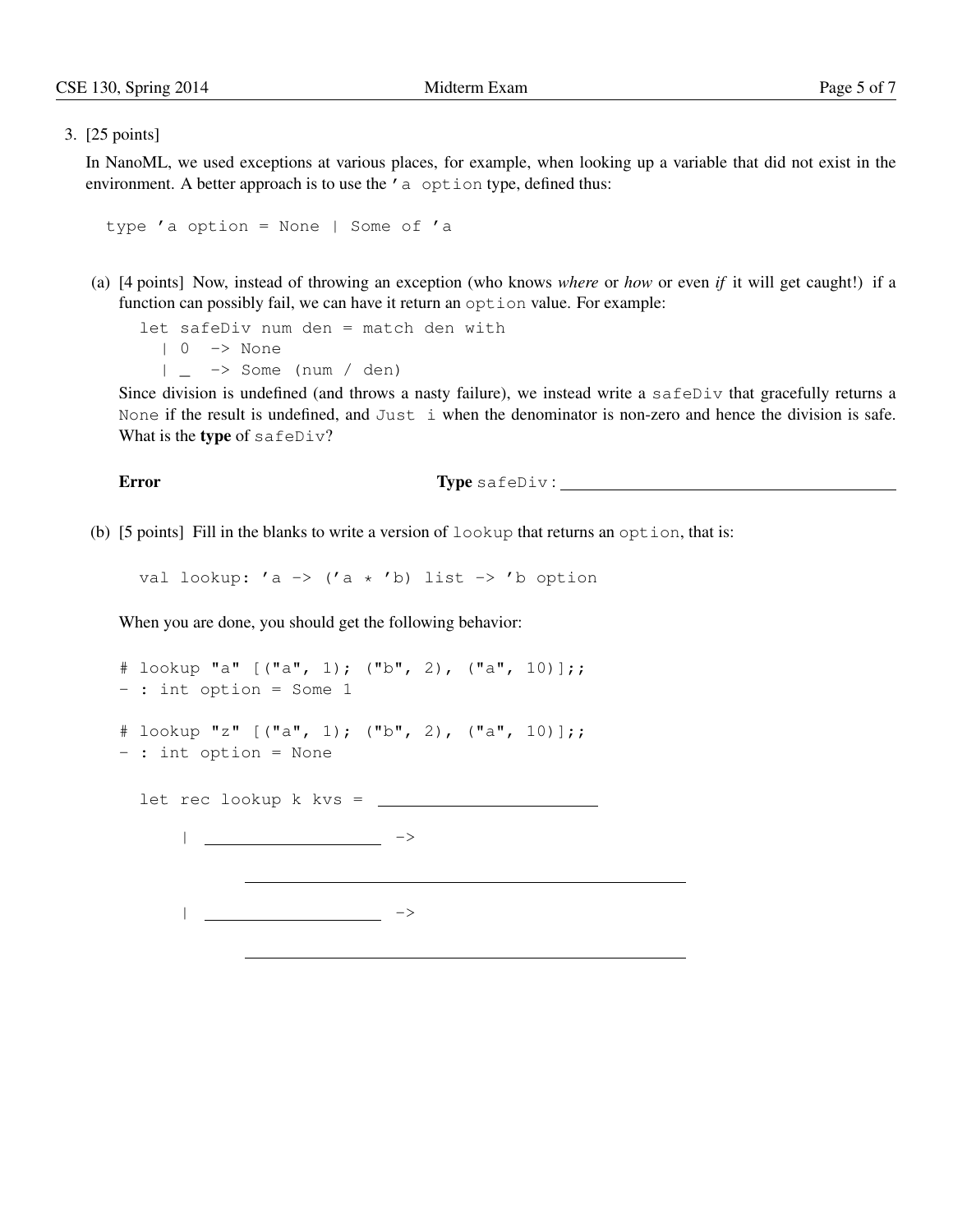(c) [4 points] Fill in the blanks to write a function

val lift1 :  $('a \rightarrow 'b) \rightarrow 'a$  option  $\rightarrow 'b$  option

such that when you are done, you get the following behavior

```
# lift1 string_of_int (Some 1);;
- : string option = Some "1"
# lift1 string_of_int None;;
- : string option = None
 let lift1 f xo =
   | ->
   | ->
```
(d) [5 points] Fill in the blanks to write a function

val lift2 : ('a -> 'b -> 'c) -> 'a option -> 'b option -> 'c option such that when you are done, you get the following behavior

```
# lift2 (+) (Some 1) (Some 10);;
- : int option = Some 11
# lift2 (+) (None) (Some 10);;
- : int option = None
# lift2 (+) (Some 1) (None);;
- : int option = None
# lift2 (+) (None) (None);;
- : int option = None
 let lift2 f xo yo =
    | ->
    | ->
```